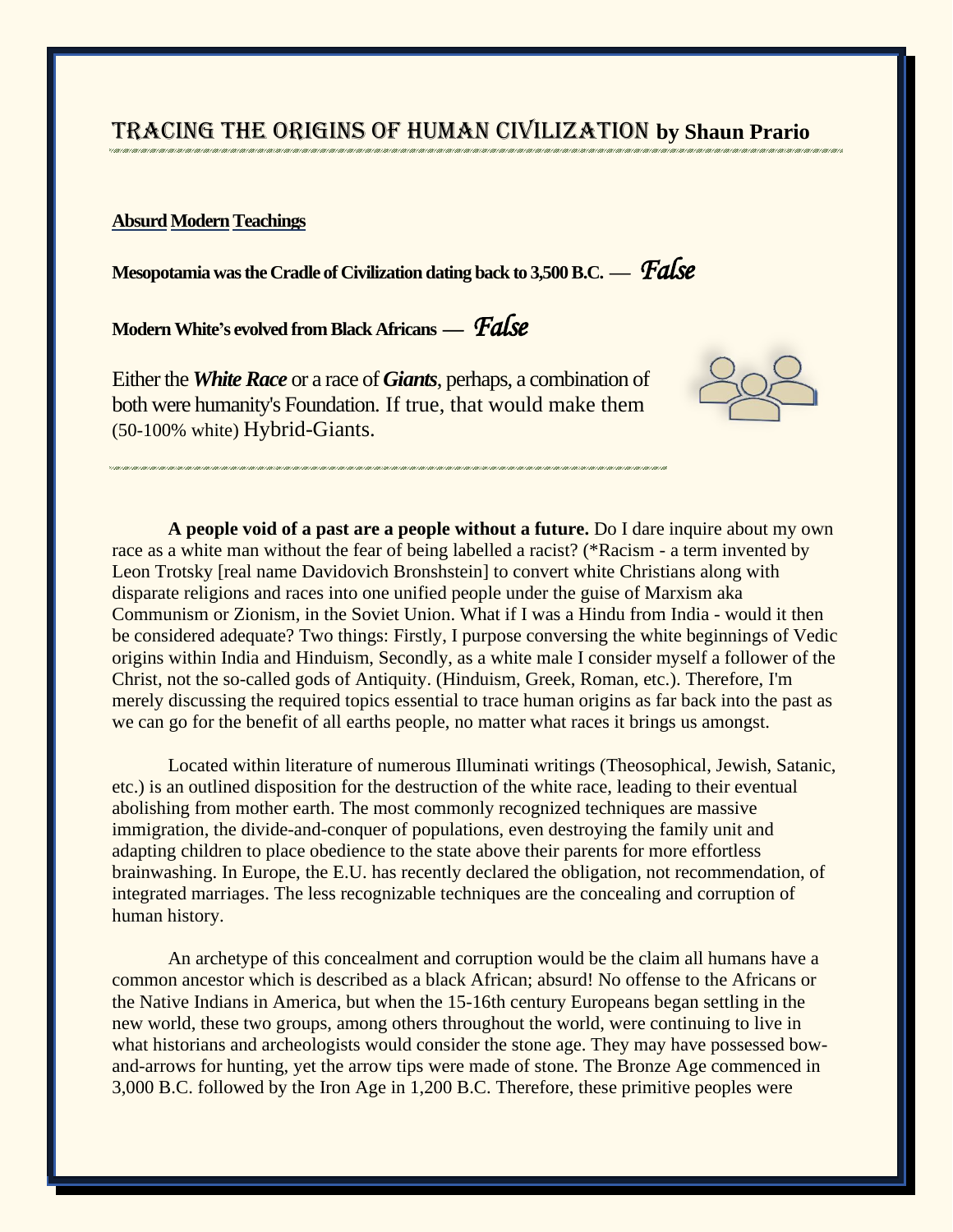thousands of years behind in civilization and this is simply the facts, not something to glorify if your white.

What about the oldest known Teutonic civilizations of Aryans - the only race we're able to trace back to Atlantis? Another bogus example are the ancient Egyptians, a people with no DNA relation to modern Egyptians, and a people with fair skin supporting an 81% DNA match to modern white Europeans; by far the highest percentage of any race.

> The entire Egyptian ruling-class which included priestnobility was proven through DNA analysis taken from mummies to consist of Nordic and Old European peoples.

Even schoolbooks, documentaries, and movies display a continuity of a modern Egyptian looking Cleopatra, who although we're merely traveling back a few thousand years when Egyptian was occupied by the ancestors of modern Egyptians; Cleopatra was Greek, not an Egyptian woman. Anyhow, point-being, when attempting to trace man's pre-antiquity existence, a multi-cultural human being isn't the most effective method to look for but the origins of the white race.

Lately, numerous historians like Graham Hancock have asserted present-day humanity was preceded by a lost global civilization, now extinct since the end of the last ice age. We refer to these people as Atlantean's and before them Lemurians. (the latter not considered a global civilization). One thing is clear, the ancient white Aryan race, since WWII called Indo-Europeans, spread east from Europe into central Asia and India, resulting it the commencement of Vedic teaching later referred to as Hinduism. These people had been watching the stars and tracing the movements of the heavens for many tens of thousands of years. Could there have been a great white civilization now lost to the ravages of time?

In the early 1990s, the late German archaeologist *Klaus Schmidt* uncovered the ancient site of **Gobekli Tepe**, and an advanced series of temple-like structures and T-shaped pillars dating back to profound antiquity. The site dates back to 9600 B.C., corresponding to the date established by the Greek philosopher Plato for the destruction of Atlantis, over 12,000 years ago, a time Europeans were supposedly huddled together in caves with no advanced culture whatsoever. Archeology at Gobekli Tepe has been suspended because the further anyone dug, the more re-written history of historical evidence was unearthed -simply amazing. Why do certain people desire to conceal our history? Schmidt, who swore to continue digging until he discovered the truth and the whole truth, ended up dying under mysterious circumstances. In other words, **he was murdered!**

The legends of nearly every non-white culture on the face of the planet, has stories of being visited by Caucasian-like beings from beyond the stars, with pale skin, blonde or red hair and light-colored eyes. These visitors gave them the rudiments of civilizations and enabled them to build their advanced cultures. None of these legends of sky people suggest that their culture was sparked by grey aliens but only by ancient Caucasian peoples of great intelligence and sophistication. This author maintains that these were not extraterrestrials but advanced proto-European peoples who in a distant age, had the ability to traverse the globe and carry with them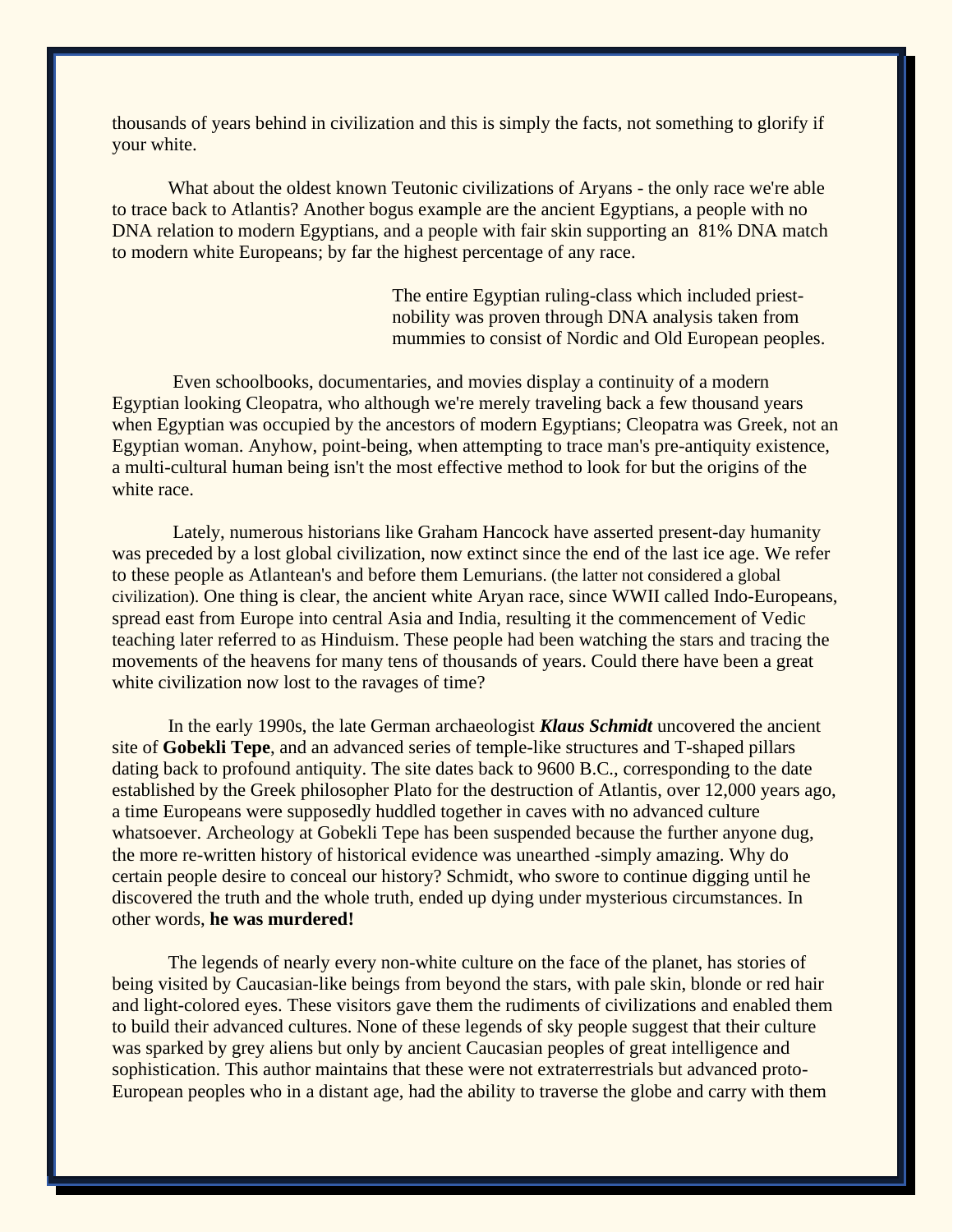the basis of their civilization with its advanced technology including knowledge of astronomy, architecture, medicine, and the roots of Indo-European religion.

When discussing the topic of a white race being civilizations forerunners, Laird Scranton, expert on ancient symbols writes: "Ancient cosmology, on the other hand, along with other modern scientific disciplines like astronomy and mathematics, was for many thousands of years, the traditions domain of priests, so at the beginning of human civilization, it was effectively indistinguishable from religion. . . However, when we study the actual creation traditions of distant cultures, uniqueness of view is not what we typically find. Rather, what we see instead is an almost predictive commonality of theme, symbol, and story-line, expressed in distinctly similar terms and organized according to a set of familiar stages of creation."

Renegade Tribune December 2016: "Indeed, ancient American tribes speak of a lost race of red-haired giants that once ruled over the Americas, and existed in the New World long before the arrival of Amerindian tribes. This author thinks its likely that these giants were a much taller offshoot of our proto-Aryan ancestors who came to the New World close to 20,000 years ago and evolved separately, increasing in height as a separate, perhaps more advanced bloodline. Even the Nordic tribes of Europe would be significantly taller and more technologically advanced than some of the shorter, more primitive peoples of the world, and may have earned the reputation as true giants in comparison. In my book Lost Race of the Giants, I compared the historical and mythological basis of ancient giants, but I did not intend to prove their actual



existence. It is clear now, that the true gods and giants of ancient times, are based on accounts of ancient white civilizations and peoples and their giving to the earth the rudiments of advanced material culture, as well as the spiritual basis of religion and mythology. By understanding our ancient white Aryan race, we are opening the doors to our own heritage and self-knowledge. We cannot, as a race, survive without maintaining an established level of self-identity and knowing what we stand to loose if we give up the struggle for survival.

It has long been assumed that civilization began no earlier than around 3,500 B.C. along the banks of the Tigris and Euphrates Rivers in what is now present-day Iraq. It was here, and only here, the *official* narrative explains that the world witnessed the first stirrings of urbanism, an invention that could be called the granite foundation of civilization. The area's inhabitants also developed a complex social infrastructure and a written language. Through diffusion this primal civilization spread throughout Eurasia, only to be surpassed thousands of years later by the cultures it had nurtured. For most of archaeology's brief history, this has been the prevailing model of human social development. In March of the Titans, Arthur Kemp describes the first inhabitants of ancient Sumer as Old Europeans, or Mediterranean peoples and Proto-Nordics. Around 3600 B.C., the simple farming communities that had built innovative canal systems and formed the rudiments of writing, were invaded and replaced by the Sumerians, a Nordic people from north of the Black Sea, probably the same culture that built Gobekli Tepe and most-likely proto-Aryan. Thereafter, approximately one millennia later around 2500 B.C., the Aryans (Indo-European speaking Nordics), swarmed into Mesopotamia and were the forerunners of the Babylonian civilization.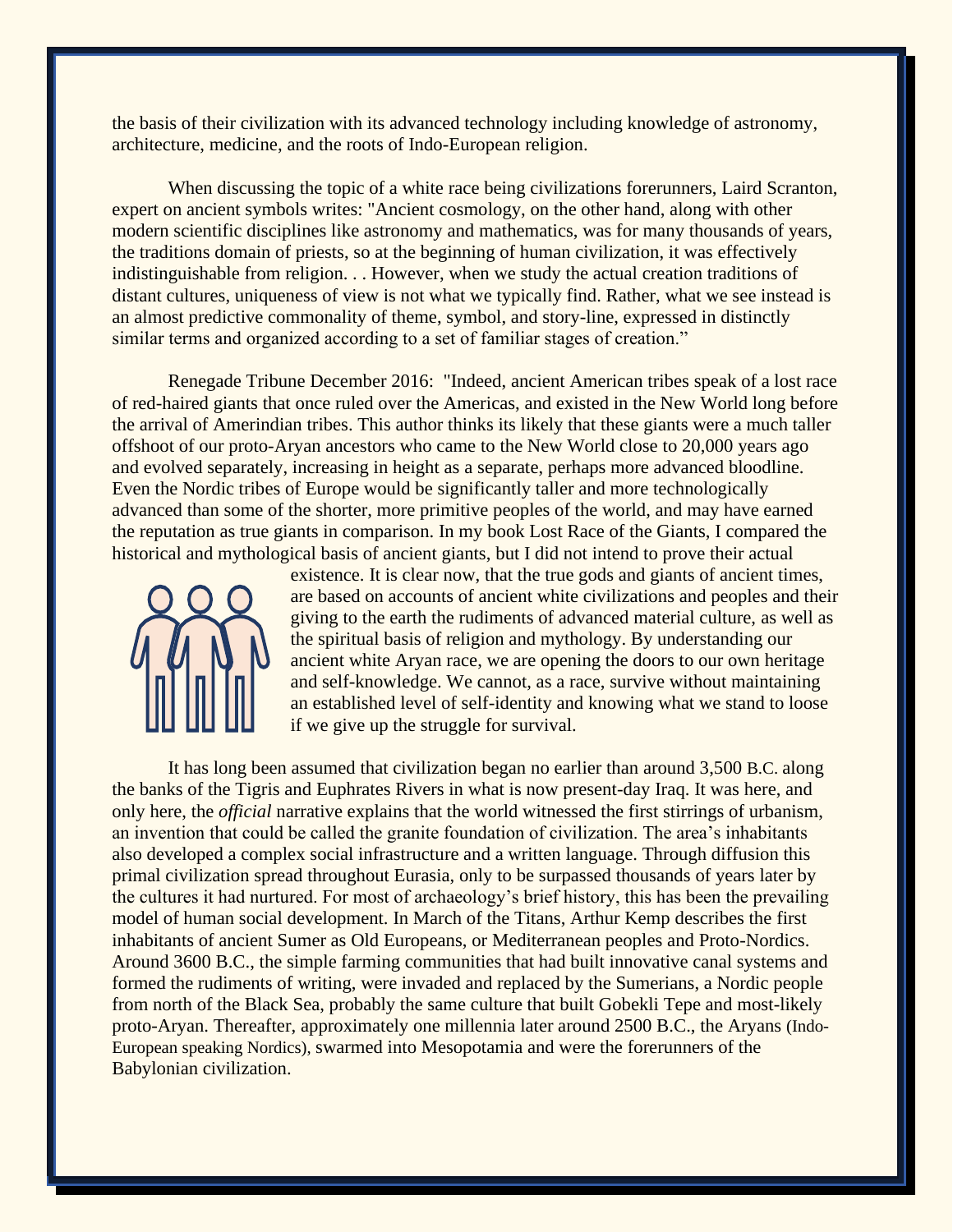Within the pages of the highly bought and highly criticized Mein Kampf authored by Adolf Hitler, he referred to Vienna, Austria-Hungary as a *Babylon of Races*; referencing the fact that once the Aryans had established a splendid culture of white Aryans based on leadership, science, architecture, writing and literature, established and innovative laws with advanced medicine and record keeping, the Semitic scribes, (beginnings of the Jewish people), had infiltrated the Babylonian economic and political infrastructure and educational system. Even back then it appears they commenced the encouragement of multiculturalism on a grand scale. This led to a multiracial society in which the Aryans who held sway there for centuries diminished until naught, but an ungodly bastardized breed existed in the area.

But this history, preserved in cuneiform tablets and other forms, is but a mere smattering of the heritage that came before. The history of the white Aryan race stretched far back into an inconceivable period of prehistory, known to Bible scholars as Pre-Adamic times, the time before Adam, the first true white Aryan man. In the Bible the name Ada-m means "rosey cheecked". In the Book of Genesis this word is used early on in the original Hebrew and signifies ancient whites or proto-Aryans. DeAda-m however is specific, and refers to Adam, the one God entrusted to rule over the world following the displacement of Satan. We see in Arabian mythology the djinn, this race of beings refused to bow down to the Adamu, the new kings of the earth, and thus were eradicated by the lords of the sky. The Jewish-Zionist writer Zecharia Sitchin has poisoned the notion of ancient aliens by stating that extraterrestrials, whom he falsely identifies as the Annunaki, as creating the Adamu as a race of slaves. No, mythology is consistent, at least in the Biblical tradition which he claims to be an expert on, that the Elohim created the Adam as ruler over all other creatures and as an equal to the Elohim on Earth. These other creatures, or beasts as it ,ay have been falsely translated into English, are other races."

#### **Lies concerning Ancient Egypt**

An old charred papyrus scroll once discovered in the remnants of a fire which burned much of the great Library of Alexandria, one of many great fires erasing our history the last of which set ablaze by Arab Muslims, made mention of a book written by a man name *Berossus* who was a Babylonian Priest. The title of this literature was *The True History of Mankind over the Last 100,000 Years.* Berossus estimated the duration between the creation of the world and the great flood to be 432,000 years. This is a claim we simply don't have nearly enough evidence to properly investigate. On the contrary, concerning the construction of the **Giza Pyramids** and the great **Sphinx** we can accurately outline a timeframe of their construction. Unfortunately, modern Egyptologists in Egypt are seemingly aware of the current model being taught to its visitors is inaccurate as they're persistent in their attempts to halt any serious further archeological research on the Giza plateau.

The Giza pyramids don't even have Egyptian hieroglyphs on the walls of the falsely named *King's Chamber* which clearly wasn't a burial tomb. There's absolutely a 0% chance that if these Pyramids were built by what we comprehend to be ancient Egyptians that they wouldn't decorate the walls with hieroglyphs. The more important the figure (mummy) which was given an elaborate burial, the more jewelry, personal items, and hieroglyphs are found in other burial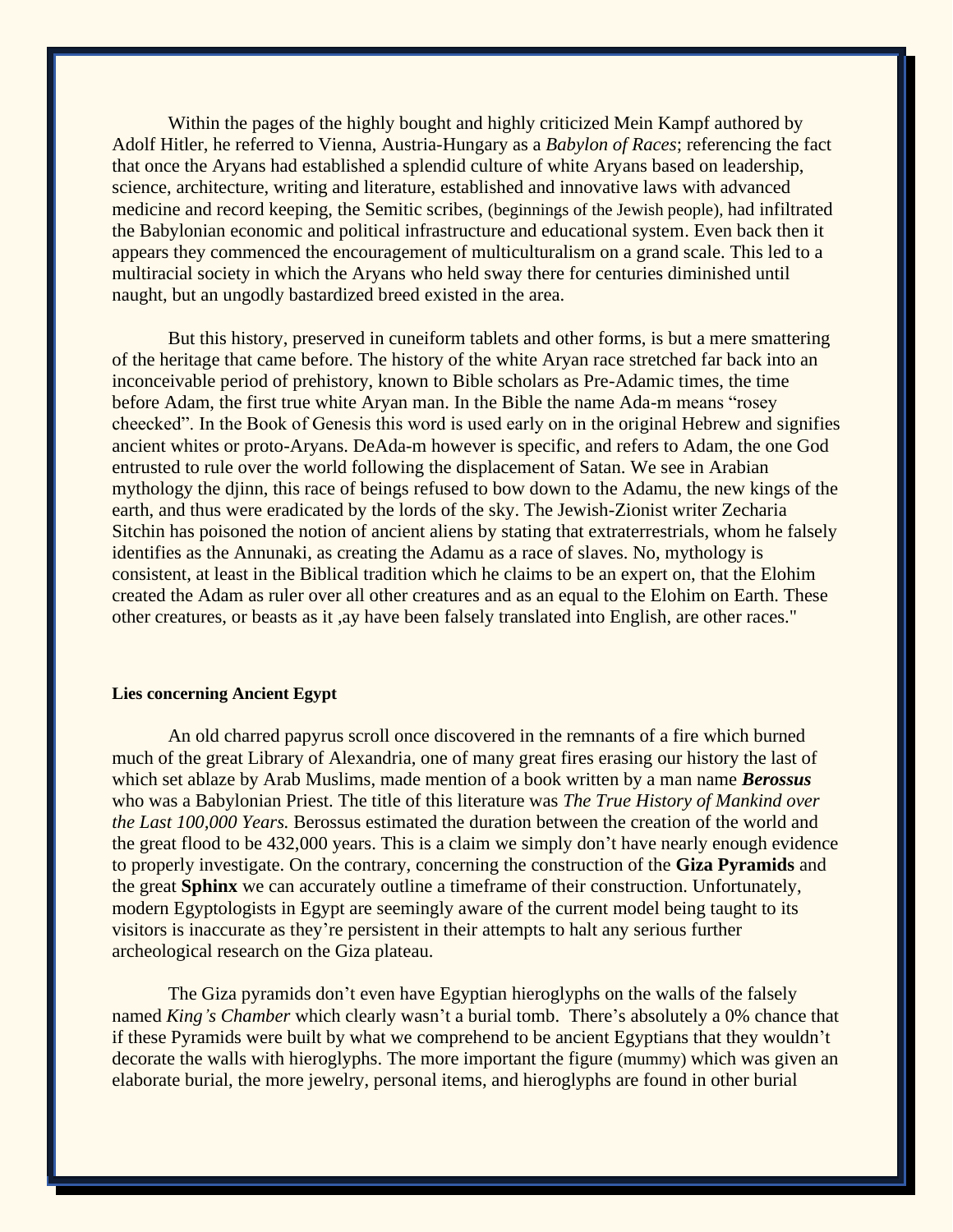chambers discovered throughout Egypt. It's laughable to believe the most prominent burial of all was left with blank walls!

The two pyramids which are dated newer and rest adjacent to the three big Giza Pyramids are a sad attempt to recreate the famed pyramids of Giza. They are built with smaller stones, aren't symmetrical, are much smaller in scale, and look pathetic compared to the big three. Are we to believe as time progressed forward the Egyptians forgot building techniques, lost knowledge and technology leaving them no longer possessing the ability to build on such a grand scale? Of 'course, this narrative currently taught is naught but a false narrative. It was a disparate race of people who originally built the Giza Pyramids and they date back considerably farther than the 2,500 B.C. taught by Egyptologists.

### **Q: How do we know there was a previous civilization in the lands of Giza, Egypt which dates back to roughly 10,000 B.C; perhaps, its commencement dating back even farther?**

#### **A: We simply analyze the truth concerning the Great Sphinx.**

Archeologists who aren't scared to criticize the mainstream narrative concerning the Sphinx have pointed-out the many centuries of *water damage* **[1]** visible on the side of the Sphinx. Though, paradigm shifts in archeology take decades to blossom after their initial discovery, many alike those concerning Egypt are suppressed forever.

#### **As Albert Einstein once said,**

""Mass reorganization. of all this is not in the interest of the dark Cabal, so they keep coercing humanity with well-planned manipulations and blindfolding even our best human flavor; imagination. *Sad, but we seem to live in the biggest global lie in the human history*."

The severe water erosion on the Sphinx proves that this presently dessert land in Egypt was once covered in grass and had significant rainfall. This certainly makes more sense than constructing these magnanimous projects on land where the neither the general populace nor upper-class would make their living. Furthermore, the head on the Sphinx is extremely small and disproportioned to the body. **[2]** In a London Museum we find a sphinx which's face was carved into a previous lion's head. One can still bear-witness to the outside of the former lion's head even the ears remain. This was clearly a smaller representation of the Great Sphinx in Egypt. The Lion's body of the Sphinx, which supports water erosion, is so large that the head of the Sphinx appears silly in comparison.

#### **Now, the amazing research**

After considering the Sphinx to have existed through a long period when the lands surrounding it were flourishing green and rainfall was common, some modern archeologists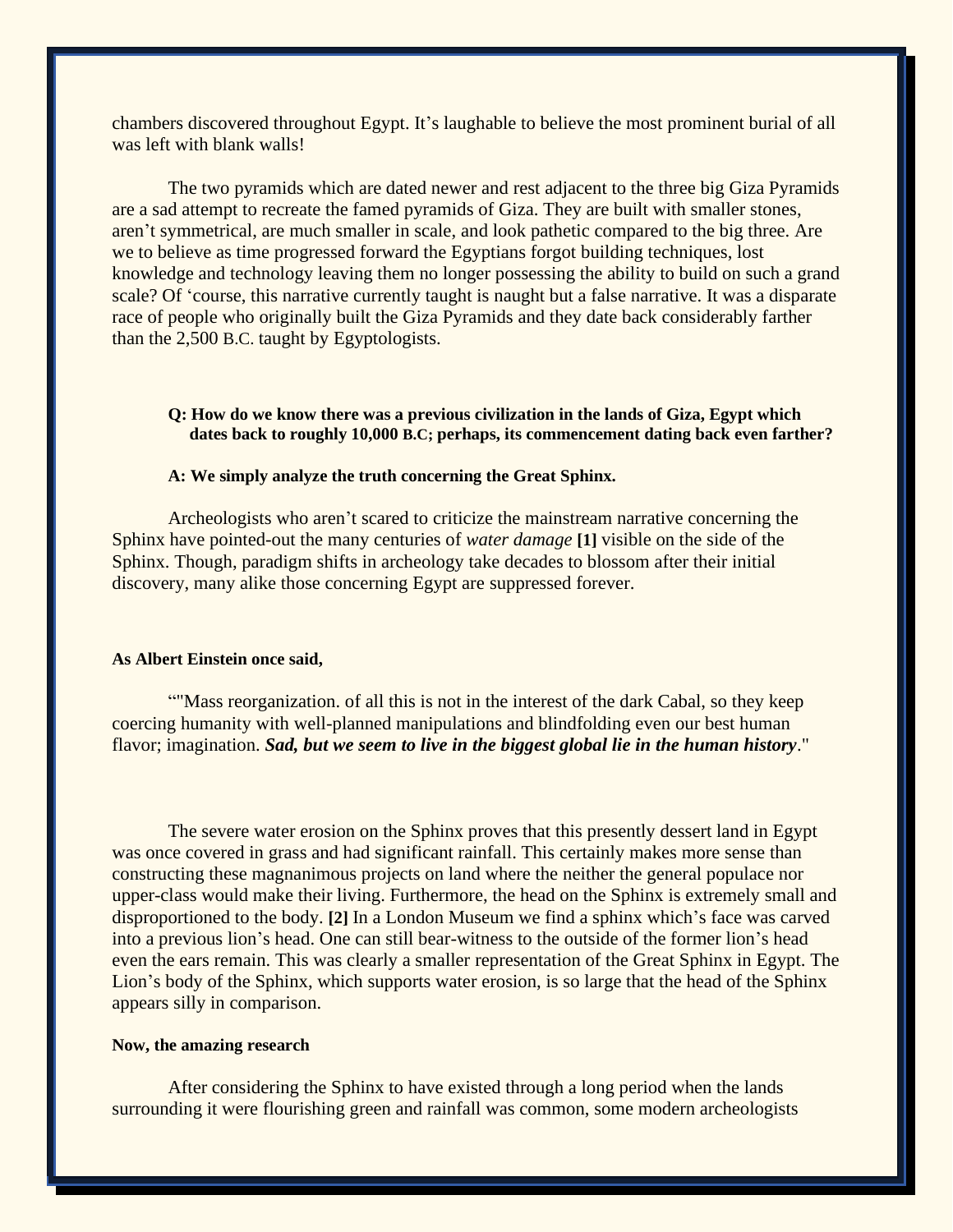considered dating it back to the time of the Great Flood. It's now a common belief in the scientific field that the Ice Age ended approximately 9,600-9,800 B.C. causing a world-wide flood. It's also well-known that the majority of the ancient megaliths, including megaliths in Central and South America, were built to line-up in specific constellations during the summer and winter equinoxes. When figuring which constellation, the Sphinx would be facing during the summer equinox in the timeframe noted above at the end of the Ice Age – it just so happens to be Leo the Lion! Many in anthropologists are finding it onerous to believe this could merely be a coincidence.

So, who existed prior to the Aryans spreading civilization throughout Europe and the Middle East to India? How could they built pyramids our modern technology cannot recreate? Located inside the walls of the **Hathor Temple** at Dendera in Egypt, a carving superficially resembles a modern electric lightbulb. Consequently, no soot from torches can be found inside the passageways and rooms of the Giza Pyramids. Scientists agree this is impossible if torches were utilized inside the pyramids, which considering the scale of building and timeframe the people would've spent inside; this simply doesn't add up!



If there existed a race of giants possessing high technology who were built the hundreds of megalithic sites dating back ten-thousand years ago, and even farther, how can we successfully research this history if we cannot even teach the proper history of the White Indo-European (known as Aryans prior to Hitler and WWII) **[A]** people, our own ancestry and heritage, to our children throughout the American school-systems? **– Absolutely pathetic we allowed a people disparate from us to enter our nation and rewrite our own history books!!**

**Continued….**